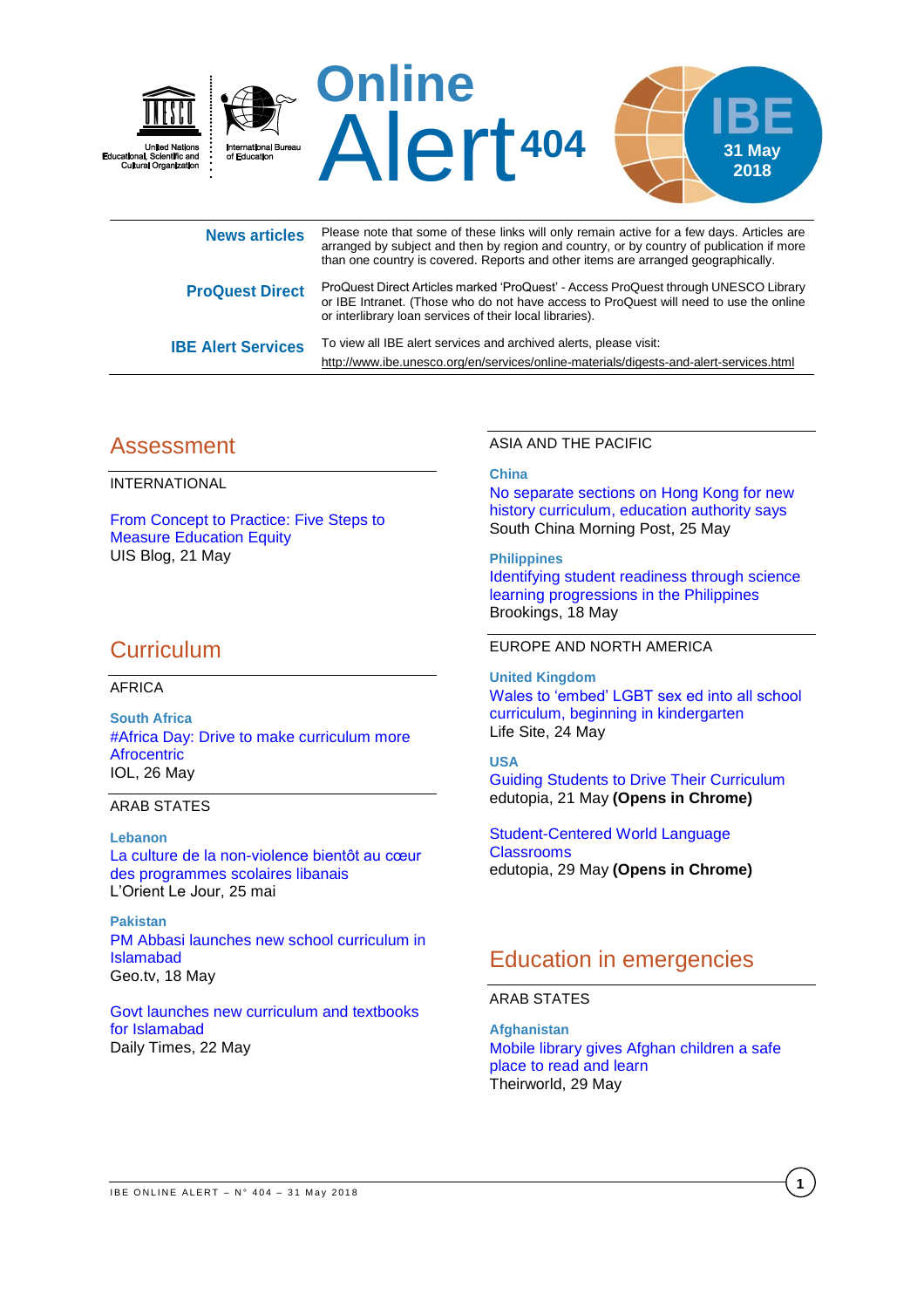# Education System

### AFRICA

#### **Burkina Faso**

[Taux de scolarisation des filles au Burkina](http://lefaso.net/spip.php?article83588) : [Des résultats encourageants, selon une étude](http://lefaso.net/spip.php?article83588) LeFaso.net, 23 mai

#### **Ethiopia**

[Ethiopia: Education Sector –](http://allafrica.com/stories/201805160627.html) Striving to Scale-[Up the Country's Human Resource](http://allafrica.com/stories/201805160627.html) AllAfrica, 16 May

#### **Kenya**

[Using international accountability mechanisms:](https://gemreportunesco.wordpress.com/2018/05/15/using-international-accountability-mechanisms-a-test-case-for-private-education-in-kenya/)  [A test case for private education in Kenya](https://gemreportunesco.wordpress.com/2018/05/15/using-international-accountability-mechanisms-a-test-case-for-private-education-in-kenya/) World Education Blog, 15 May

## EUROPE AND NORTH AMERICA

**Canada & France** [Education: le Canada et la France renouvellent](https://www.acadienouvelle.com/actualites/2018/05/27/education-le-canada-et-la-france-renouvellent-leur-entente/)  leur [entente](https://www.acadienouvelle.com/actualites/2018/05/27/education-le-canada-et-la-france-renouvellent-leur-entente/) acadienouvelle, 27 mai **(Opens in Chrome)**

#### **Europe**

[Building a stronger Europe: new initiatives to](http://europa.eu/rapid/press-release_IP-18-3704_en.htm)  [further boost role of youth, education and](http://europa.eu/rapid/press-release_IP-18-3704_en.htm)  [culture policies](http://europa.eu/rapid/press-release_IP-18-3704_en.htm) European Commission, 22 May **[French](http://europa.eu/rapid/press-release_IP-18-3704_fr.htm) [Spanish](http://europa.eu/rapid/press-release_IP-18-3704_es.htm)** 

**Ireland** [Meet Ireland's most innovative schools](https://www.irishtimes.com/news/education/meet-ireland-s-most-innovative-schools-1.3498779) The Irish Times, 22 May **(Opens in Chrome)**

**Switzerland** [Initiative pour le français à l'école primaire](https://www.tdg.ch/news/standard/Initiative-pour-le-francais-a-l-ecole-primaire/story/31459635) Tribune de Geneve, 22 mai

## LATIN AMERICA AND THE CARIBBEAN

#### **Mexico**

[Sistema educativo impide que jóvenes](https://www.animalpolitico.com/2018/05/conapred-discriminacion-escolar/)  [indígenas o con discapacidad terminen la](https://www.animalpolitico.com/2018/05/conapred-discriminacion-escolar/)  [secundaria](https://www.animalpolitico.com/2018/05/conapred-discriminacion-escolar/) Animal Politico, 15 mayo

## Education Reform

### EUROPE AND NORTH AMERICA

**France**

[Education nationale : Jean-Michel Blanquer](https://www.lemonde.fr/education/article/2018/05/20/education-jean-michel-blanquer-fait-le-bilan-d-un-an-de-reformes_5301851_1473685.html)  [fait le bilan d'un an de](https://www.lemonde.fr/education/article/2018/05/20/education-jean-michel-blanquer-fait-le-bilan-d-un-an-de-reformes_5301851_1473685.html) réformes Education, 19 mai **(Opens in Chrome)**

# Education Policy

## AFRICA

**Morocco**

[Education nationale : les détails du nouveau](http://telquel.ma/2018/05/21/education-nationale-les-details-du-nouveau-plan-de-said-amzazi_1593066)  [plan de Said Amzazi](http://telquel.ma/2018/05/21/education-nationale-les-details-du-nouveau-plan-de-said-amzazi_1593066) Telquel.ma, 21 mai **(Opens in Chrome)**

# Technology & Education

#### ASIA AND THE PACIFIC

**China**

[China's schools are quietly using AI to mark](http://www.scmp.com/news/china/society/article/2147833/chinas-schools-are-quietly-using-ai-mark-students-essays-do)  [students' essays…but do the robots make the](http://www.scmp.com/news/china/society/article/2147833/chinas-schools-are-quietly-using-ai-mark-students-essays-do)  [grade?](http://www.scmp.com/news/china/society/article/2147833/chinas-schools-are-quietly-using-ai-mark-students-essays-do)

South China Morning Post, 27 May

[Sleepy pupils in the picture at high-tech](https://www.reuters.com/article/us-china-surveillance-education/sleepy-pupils-in-the-picture-at-high-tech-chinese-school-idUSKCN1II123)  [Chinese school](https://www.reuters.com/article/us-china-surveillance-education/sleepy-pupils-in-the-picture-at-high-tech-chinese-school-idUSKCN1II123) Reuters, 17 May **(Opens in Chrome)**

#### **Japan**

[Latest technology helps support special needs](https://mainichi.jp/english/articles/20180527/p2a/00m/0na/004000c)  [students, teachers in Kagawa Pref.](https://mainichi.jp/english/articles/20180527/p2a/00m/0na/004000c) South China Morning Post, 27 May

### EUROPE AND NORTH AMERICA

**USA** [K12 students print their future](https://www.districtadministration.com/article/k12-students-print-their-future) District Administration, 21 May

## LATIN AMERICA AND THE CARIBBEAN

**Equador** [Agenda educativa digital, estrategia para la](https://www.eltelegrafo.com.ec/noticias/sociedad/6/agenda-educativa-digital-ecuador)  [inclusión tecnológica en aulas](https://www.eltelegrafo.com.ec/noticias/sociedad/6/agenda-educativa-digital-ecuador) El Telegrafo, 21 May

**2**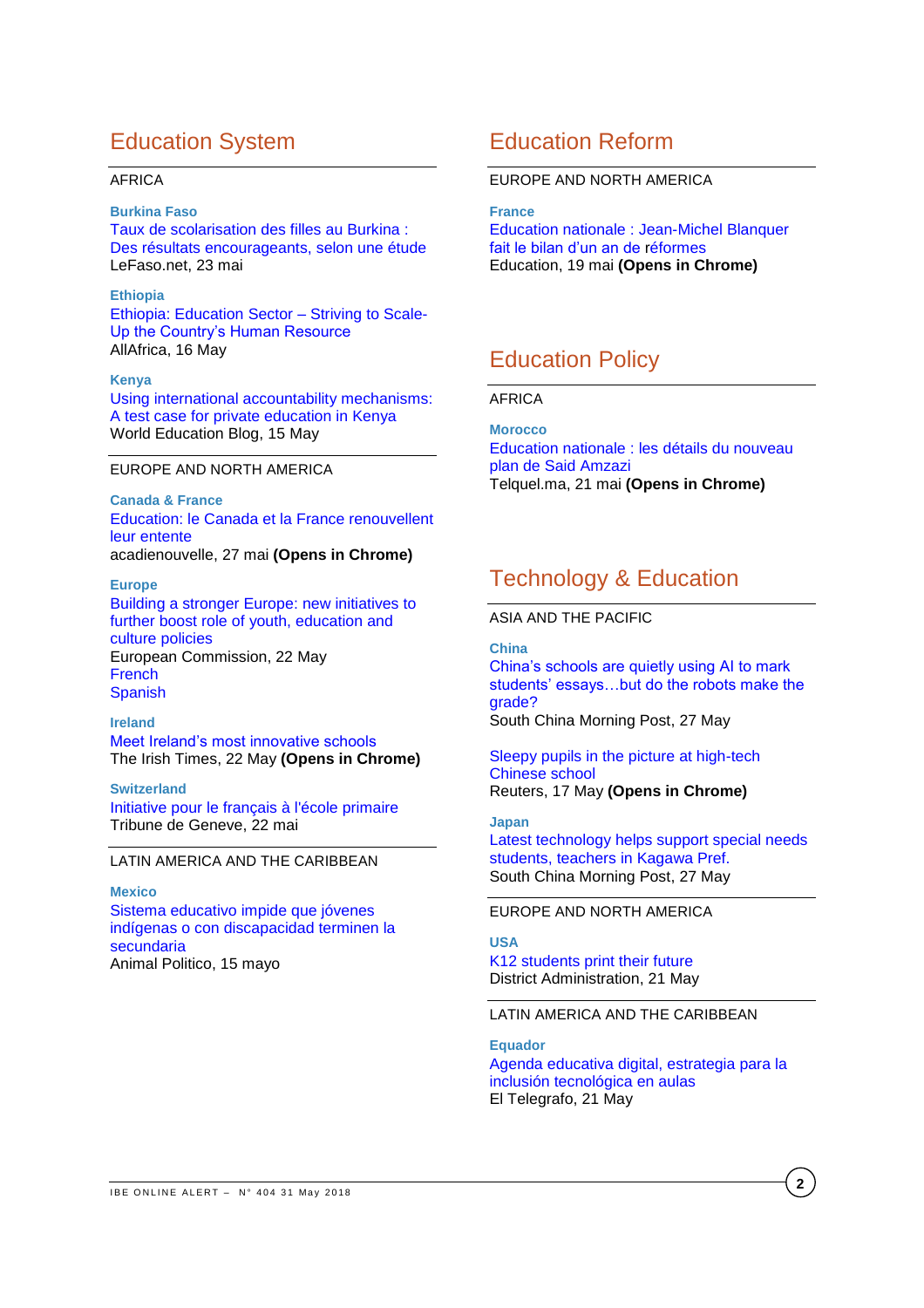## ESD

LATIN AMERICA AND THE CARIBBEAN

**Haiti** [Education au patrimoine, population et](http://www.alterpresse.org/spip.php?article23124#.Ww5r8EiFOHs)  [développement durable en Haïti](http://www.alterpresse.org/spip.php?article23124#.Ww5r8EiFOHs) AlterPresse, 25 mai

# Gender in education

### AFRICA

**Sub-Saharan Africa** [Ending the practice of banning pregnant girls](https://gemreportunesco.wordpress.com/2018/05/18/ending-the-practice-of-banning-pregnant-girls-from-schools/)  [from school](https://gemreportunesco.wordpress.com/2018/05/18/ending-the-practice-of-banning-pregnant-girls-from-schools/) World Education Blog, 18 May

# Inclusive Education

#### AFRICA

**Morocco** [Les examens du baccalauréat seront cette](https://www.huffpostmaghreb.com/entry/les-examens-du-baccalaureat-seront-cette-annee-adaptes-aux-jeunes-handicapes_mg_5b0815f5e4b0802d69caa1ab)  [année adaptés aux jeunes handicapés](https://www.huffpostmaghreb.com/entry/les-examens-du-baccalaureat-seront-cette-annee-adaptes-aux-jeunes-handicapes_mg_5b0815f5e4b0802d69caa1ab) Huffington Post, 25 mai

**Nigeria** [Inclusive Education And The Challenges Of](https://leadership.ng/2018/05/22/inclusive-education-and-the-challenges-of-out-of-school-children/)  [Out-of-school Children](https://leadership.ng/2018/05/22/inclusive-education-and-the-challenges-of-out-of-school-children/) Leadership, 22 May

## ARAB STATES

**Lebanon** [L'éducation inclusive, un programme qui voit le](https://www.lorientlejour.com/article/1117109/leducation-inclusive-un-programme-qui-voit-le-jour-dans-les-ecoles-publiques.html)  [jour dans les écoles publiques libanaises](https://www.lorientlejour.com/article/1117109/leducation-inclusive-un-programme-qui-voit-le-jour-dans-les-ecoles-publiques.html) L'Orient Le Jour, 23 mayo

### EUROPE AND NORTH AMERICA

**Slovakia** [Schools open to all? Slovakia uses EU funds](https://www.euractiv.com/section/economy-jobs/news/schools-open-to-all-slovakia-uses-eu-funds-to-achieve-inclusive-education/)  [to include Roma children](https://www.euractiv.com/section/economy-jobs/news/schools-open-to-all-slovakia-uses-eu-funds-to-achieve-inclusive-education/) EURACTIV, 25 May

## **Literacy**

#### AFRICA

**Mali** [Défi pour le ministère de l'éducation nationale :](https://www.maliweb.net/education/defi-pour-le-ministere-de-leducation-nationale-70-de-la-population-malienne-sont-analphabetes-2757494.html)  [70% de la population malienne sont](https://www.maliweb.net/education/defi-pour-le-ministere-de-leducation-nationale-70-de-la-population-malienne-sont-analphabetes-2757494.html)  [analphabètes](https://www.maliweb.net/education/defi-pour-le-ministere-de-leducation-nationale-70-de-la-population-malienne-sont-analphabetes-2757494.html) Maliweb.net, 18 mai

ASIA AND THE PACIFIC

**Cambodia** [Cambodia's factory literacy programme:](https://bangkok.unesco.org/content/cambodia%E2%80%99s-factory-literacy-programme-learning-while-earning)  [Learning while earning](https://bangkok.unesco.org/content/cambodia%E2%80%99s-factory-literacy-programme-learning-while-earning) UNESCO Bangkok, 22 May

## Neuroscience of learning

EUROPE AND NORTH AMERICA

**Spain** [Con la siesta se aprende más](http://www.levante-emv.com/comunitat-valenciana/2018/05/17/siesta-aprende/1719334.html) Levante El Mercantil Valenciano, 17 mayo

## Primary Education

ASIA AND THE PACIFIC

**Bangladesh** [Primary Education Project: Teachers' training](https://www.thedailystar.net/frontpage/primary-education-project-teachers-training-english-given-top-priority-1580767)  [in English given top priority](https://www.thedailystar.net/frontpage/primary-education-project-teachers-training-english-given-top-priority-1580767) The Daily Star, 24 May **(Opens in Chrome)**

**India** [Maharashtra government to provide students](https://www.hindustantimes.com/mumbai-news/maharashtra-government-to-provide-students-with-hiv-free-primary-education/story-UAHfmmCREwHw3d3Aa5xKZM.html)  [with HIV free primary education](https://www.hindustantimes.com/mumbai-news/maharashtra-government-to-provide-students-with-hiv-free-primary-education/story-UAHfmmCREwHw3d3Aa5xKZM.html) Hindustan Times, 18 May

**3**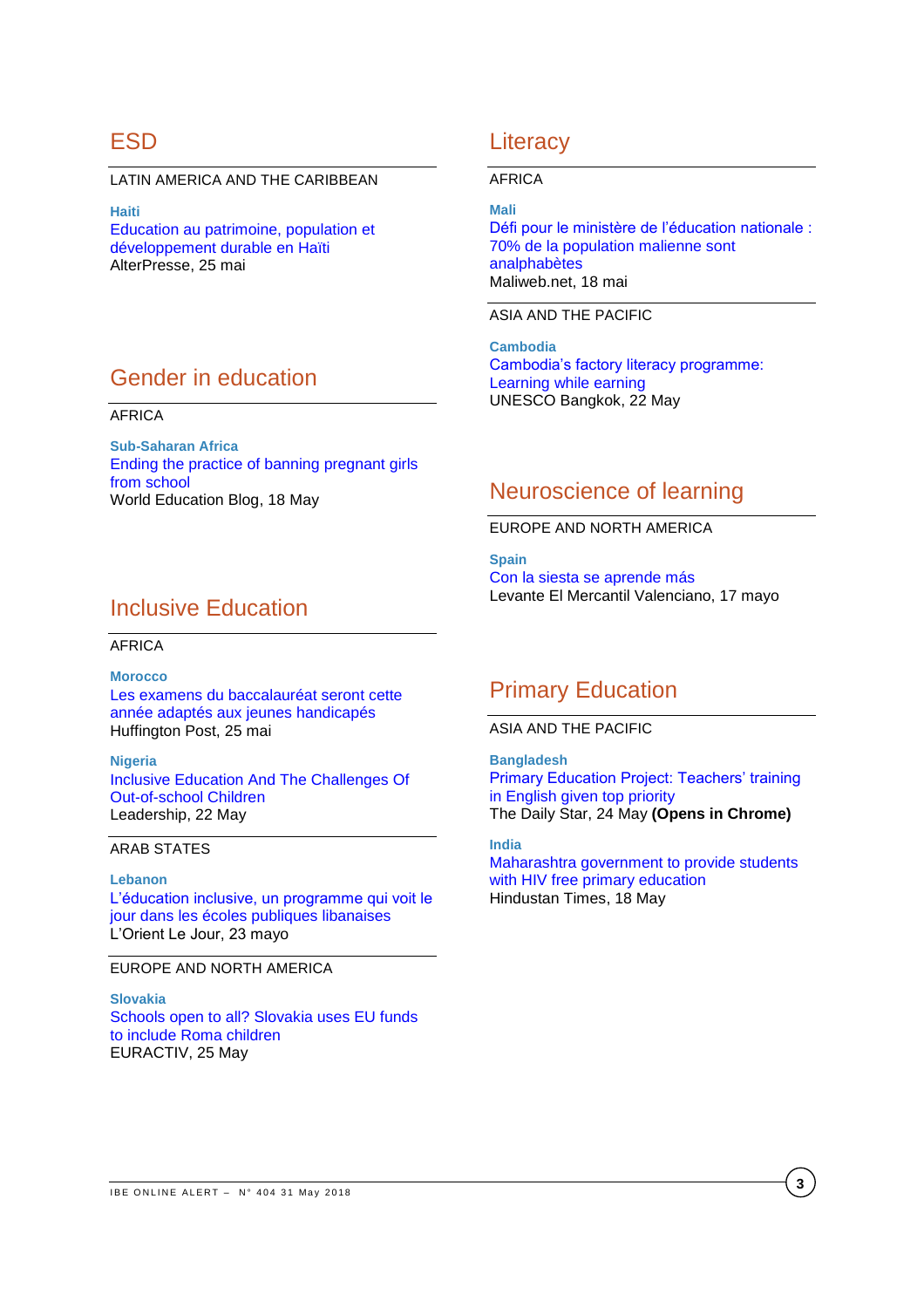# Teachers/Teacher Education

### ASIA AND THE PACIFIC

**Myanmar** [Stepping into a Virtual Reality Classroom for](http://csd.columbia.edu/2018/05/23/stepping-into-a-virtual-reality-classroom-for-teacher-training/)  [Teacher Training](http://csd.columbia.edu/2018/05/23/stepping-into-a-virtual-reality-classroom-for-teacher-training/) Center for Sustainable Development, 23 May

### EUROPE AND NORTH AMERICA

**Finland** [Educators in Finland "overworked and](https://yle.fi/uutiset/osasto/news/educators_in_finland_overworked_and_stressed_survey_says/10205525)  [stressed," survey says](https://yle.fi/uutiset/osasto/news/educators_in_finland_overworked_and_stressed_survey_says/10205525) Uutiset, 15 May

# School Violence

### AFRICA

**Nigeria** [Nigerians Ask How Millions for Safe Schools](https://www.voanews.com/a/nigeria-schools-being-rebuilt/4412714.html)  [Program Are Being Spent](https://www.voanews.com/a/nigeria-schools-being-rebuilt/4412714.html) VOA, 28 May

**Senegal** [Violences faites aux femmes en milieu](http://xalimasn.com/violences-faites-aux-femmes-en-milieu-estudiantin-et-dans-lenseignement-secondaire-decouvrez-les-5-regions-du-pays-les-plus-touchees/)  [estudiantin et dans l'enseignement secondaire](http://xalimasn.com/violences-faites-aux-femmes-en-milieu-estudiantin-et-dans-lenseignement-secondaire-decouvrez-les-5-regions-du-pays-les-plus-touchees/)  [: Découvrez les 5 régions du pays les plus](http://xalimasn.com/violences-faites-aux-femmes-en-milieu-estudiantin-et-dans-lenseignement-secondaire-decouvrez-les-5-regions-du-pays-les-plus-touchees/)  [touchées](http://xalimasn.com/violences-faites-aux-femmes-en-milieu-estudiantin-et-dans-lenseignement-secondaire-decouvrez-les-5-regions-du-pays-les-plus-touchees/) Xalima, 18 mai

## Reports, publications, etc.

#### AFRICA

**East Africa** [Promoting lifelong learning for all: The](http://unesdoc.unesco.org/images/0026/002629/262940e.pdf)  [experiences of Ethiopia, Kenya, Namibia,](http://unesdoc.unesco.org/images/0026/002629/262940e.pdf)  [Rwanda and the United Republic of Tanzania](http://unesdoc.unesco.org/images/0026/002629/262940e.pdf) UNESCO-UIL, 2018

### ARAB STATES

**Egypt, Iraq, Jordan, Lebanon, Syria and Turkey** [Pathways to Empowerment: Recognizing the](http://unesdoc.unesco.org/images/0026/002629/262918e.pdf)  [competences of Syrian refugees in Egypt, Iraq,](http://unesdoc.unesco.org/images/0026/002629/262918e.pdf)  [Jordan, Lebanon and Turkey](http://unesdoc.unesco.org/images/0026/002629/262918e.pdf) UNESCO-UIL, 2018

#### **Syria**

[Research Terms of Reference: Education](https://reliefweb.int/sites/reliefweb.int/files/resources/syr_tor_wos_education_assessment.pdf)  [Assessment SYR1804: Whole of Syria](https://reliefweb.int/sites/reliefweb.int/files/resources/syr_tor_wos_education_assessment.pdf) Reach, 2017

#### ASIA AND THE PACIFIC

**Indonesia** [Identification misconception of primary school](http://iopscience.iop.org/article/10.1088/1742-6596/1013/1/012086/pdf)  [teacher education students in changes of](http://iopscience.iop.org/article/10.1088/1742-6596/1013/1/012086/pdf)  [matters using a five-tier diagnostic test](http://iopscience.iop.org/article/10.1088/1742-6596/1013/1/012086/pdf) Journal of Physics, 2018

#### EUROPE AND NORTH AMERICA

#### **USA**

[Have States Maintained High Expectations for](http://educationnext.org/have-states-maintained-high-expectations-student-performance-analysis-2017-proficiency-standards/)  [Student Performance?](http://educationnext.org/have-states-maintained-high-expectations-student-performance-analysis-2017-proficiency-standards/) Education Next, 2018

[Kahoot! EdTrends Report for Educators](https://kahoot.com/files/2018/05/EdTrends-report-May-2018-educators.pdf) Kahoot!, May 2018

[State Education Leadership Interoperability:](http://www.setda.org/master/wp-content/uploads/2018/05/State-Leadership-Interoperability.pdf)  [Leveraging Data for Academic Excellence](http://www.setda.org/master/wp-content/uploads/2018/05/State-Leadership-Interoperability.pdf) SETDA, 2018

### INTERNATIONAL

**UNESCO-GEMR** [Policy Paper 36: Aid to education: a return to](http://unesdoc.unesco.org/images/0026/002636/263616e.pdf)  [growth?](http://unesdoc.unesco.org/images/0026/002636/263616e.pdf) UNESCO-GEMR, May 2018

#### **UNESCO-IBE**

[Comparative Analysis of the National](http://unesdoc.unesco.org/images/0026/002638/263831E.pdf)  [Curriculum Frameworks of Five Countries:](http://unesdoc.unesco.org/images/0026/002638/263831E.pdf)  [Brazil, Cambodia, Finland, Kenya and Peru](http://unesdoc.unesco.org/images/0026/002638/263831E.pdf) UNESCO-IBE, 2018

#### **UNESCO-UIL**

[Recognition, Validation and Accreditation of](http://unesdoc.unesco.org/images/0026/002636/263619e.pdf)  [youth and adult basic education as a](http://unesdoc.unesco.org/images/0026/002636/263619e.pdf)  [foundation of lifelong learning](http://unesdoc.unesco.org/images/0026/002636/263619e.pdf) UNESCO-UIL, 2018

#### **UNESCO-UNEVOC**

[Moving Forward: UNESCO-UNEVOC in](https://unevoc.unesco.org/up/UNESCO-UNEVOC%20Biennial%20Report%202016-2017.pdf)  [Action: Biennial Report 2016-2017](https://unevoc.unesco.org/up/UNESCO-UNEVOC%20Biennial%20Report%202016-2017.pdf) UNESCO-UNEVOC, 2018

**4**